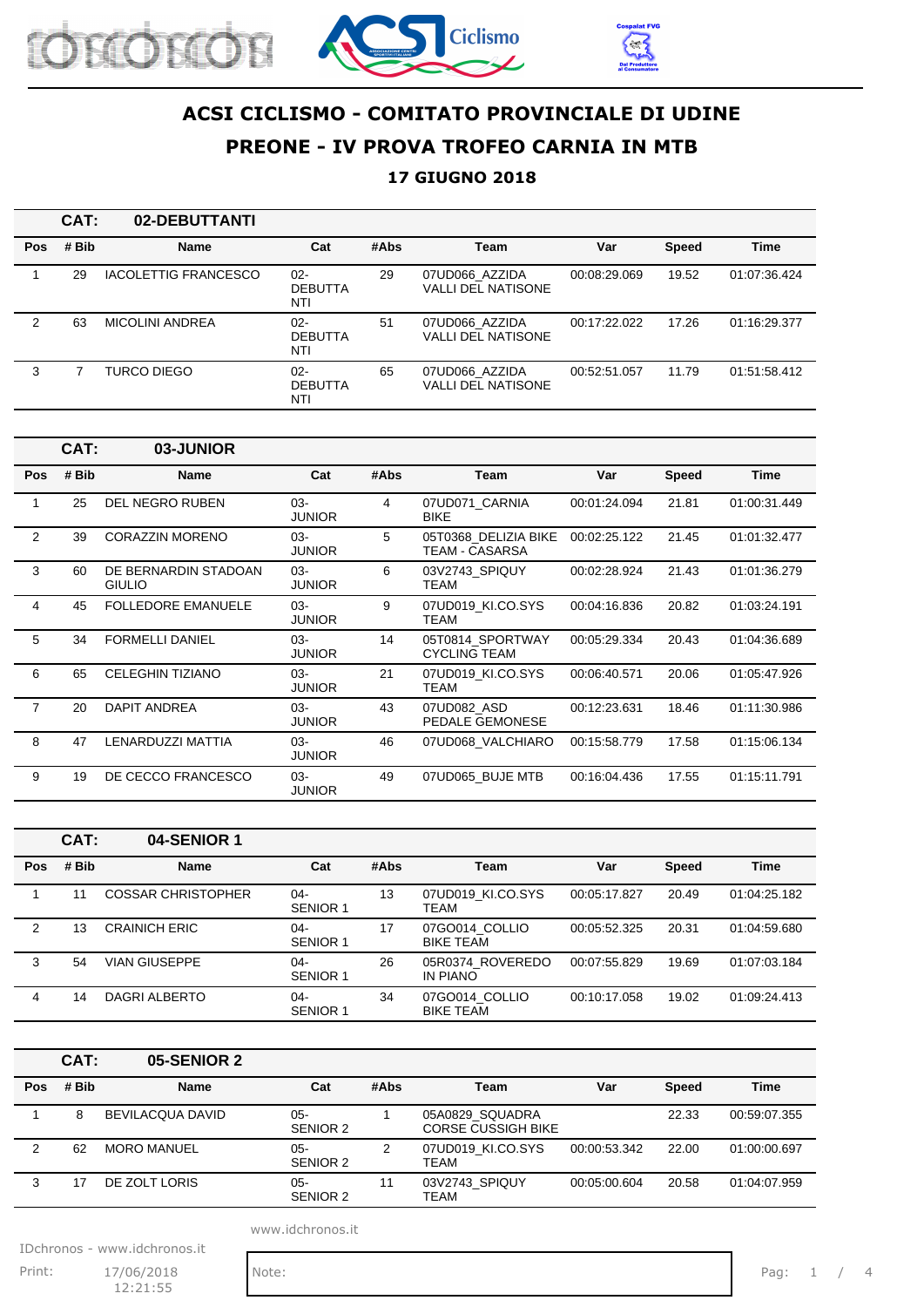





### **17 GIUGNO 2018**

|                | CAT:  | 05-SENIOR 2            |                           |      |                                          |              |              |              |
|----------------|-------|------------------------|---------------------------|------|------------------------------------------|--------------|--------------|--------------|
| <b>Pos</b>     | # Bib | <b>Name</b>            | Cat                       | #Abs | Team                                     | Var          | <b>Speed</b> | <b>Time</b>  |
| 4              | 9     | <b>BERNARDI ALEX</b>   | $05 -$<br>SENIOR 2        | 15   | 05G0795 TEAM<br><b>ZEROBIKE</b>          | 00:05:34.077 | 20.40        | 01:04:41.432 |
| 5              | 61    | DORIGUZZI BOZZO NICOLA | $05 -$<br>SENIOR 2        | 16   | 03V2743_SPIQUY<br><b>TEAM</b>            | 00:05:42.840 | 20.36        | 01:04:50.195 |
| 6              | 24    | <b>CRAIGHERO TERRY</b> | $05 -$<br>SENIOR 2        | 20   | 07PN006 BANDIZIOL<br><b>CYCLING TEAM</b> | 00:06:40.075 | 20.06        | 01:05:47.430 |
| $\overline{7}$ | 21    | STRAULINO DAVIDE       | $0.5 -$<br>SENIOR 2       | 22   | 05E0538 TEAM<br><b>GRANZON</b>           | 00:06:43.824 | 20.04        | 01:05:51.179 |
| 8              | 15    | DE RUVO LUCA           | $05 -$<br>SENIOR 2        | 23   | 07UD019 KI.CO.SYS<br><b>TEAM</b>         | 00:07:17.573 | 19.87        | 01:06:24.928 |
| 9              | 26    | <b>SILVERIO PAOLO</b>  | $05 -$<br>SENIOR 2        | 24   | 07UD071 CARNIA<br><b>BIKE</b>            | 00:07:22.907 | 19.85        | 01:06:30.262 |
| 10             | 67    | <b>BRUN GABRIELE</b>   | $05 -$<br>SENIOR 2        | 25   | 05Z0836 MTB 1212<br><b>TEAM</b>          | 00:07:48.267 | 19.72        | 01:06:55.622 |
| 11             | 50    | <b>ZANIER MICHELE</b>  | $05 -$<br>SENIOR 2        | 31   | 07UD071 CARNIA<br><b>BIKE</b>            | 00:09:06.313 | 19.35        | 01:08:13.668 |
| 12             | 53    | <b>CARRERA NICOLA</b>  | $05 -$<br><b>SENIOR 2</b> | 37   | 05J0774 BANDIZIOL<br><b>CYCLING TEAM</b> | 00:10:58.822 | 18.83        | 01:10:06.177 |

|                | CAT:  | 06-VETERANI 1           |                                            |      |                                        |              |              |              |
|----------------|-------|-------------------------|--------------------------------------------|------|----------------------------------------|--------------|--------------|--------------|
| <b>Pos</b>     | # Bib | <b>Name</b>             | Cat                                        | #Abs | Team                                   | Var          | <b>Speed</b> | Time         |
|                | 55    | <b>GOLLINO RUDY</b>     | $06-$<br><b>VETERAN</b><br>l 1             | 3    | 07UD019 KI.CO.SYS<br>TEAM              | 00:01:14.219 | 21.87        | 01:00:21.574 |
| $\overline{2}$ | 42    | <b>FORGIARINI MARIO</b> | $06-$<br><b>VETERAN</b><br>$\overline{11}$ | 19   | 07UD082 ASD<br>PEDALE GEMONESE         | 00:06:25.102 | 20.14        | 01:05:32.457 |
| 3              | 16    | DE ZOLT MASSIMO         | $06-$<br><b>VETERAN</b><br>$\overline{11}$ | 28   | 03V2743 SPIQUY<br>TEAM                 | 00:08:01.325 | 19.66        | 01:07:08.680 |
| 4              | 35    | <b>FORMELLI MICHELE</b> | $06-$<br><b>VETERAN</b><br>$\overline{1}$  | 33   | 07UD018 CAPODIVEN<br>TO MTB ARTEGNA    | 00:09:45.058 | 19.17        | 01:08:52.413 |
| 5              | 23    | <b>MARGARIT ALBERTO</b> | $06-$<br><b>VETERAN</b><br>l 1             | 55   | 07UD060 GRUPPO<br><b>BASTIONI BIKE</b> | 00:19:45.064 | 16.74        | 01:18:52.419 |

|     | CAT:  | 07-VETERANI 2                |                                 |      |                                  |              |              |              |
|-----|-------|------------------------------|---------------------------------|------|----------------------------------|--------------|--------------|--------------|
| Pos | # Bib | <b>Name</b>                  | Cat                             | #Abs | Team                             | Var          | <b>Speed</b> | <b>Time</b>  |
|     | 27    | DE STALES MARCO              | $07 -$<br><b>VETERAN</b><br>12  | 10   | 07UD071 CARNIA<br><b>BIKE</b>    | 00:04:40.582 | 20.69        | 01:03:47.937 |
| 2   | 3     | <b>GAVA ALESSANDRO</b>       | $07 -$<br><b>VETERAN</b><br>2 ا | 12   | 07UD019 KI.CO.SYS<br><b>TEAM</b> | 00:05:12.080 | 20.52        | 01:04:19.435 |
| 3   | 22    | DA CORTA FUMEI<br>ALESSANDRO | $07 -$<br><b>VETERAN</b><br>12  | 27   | 06BL014 ASD SPIQUY<br>TEAM       | 00:07:59.824 | 19.67        | 01:07:07.179 |
| 4   | 41    | PADOVAN MASSIMILIANO         | $07 -$<br><b>VETERAN</b><br>2 ا | 32   | 07UD082 ASD<br>PEDALE GEMONESE   | 00:09:33.572 | 19.22        | 01:08:40.927 |

www.idchronos.it

IDchronos - www.idchronos.it Print: 17/06/2018 Note: Pag: 2 / 4  $12:21:55$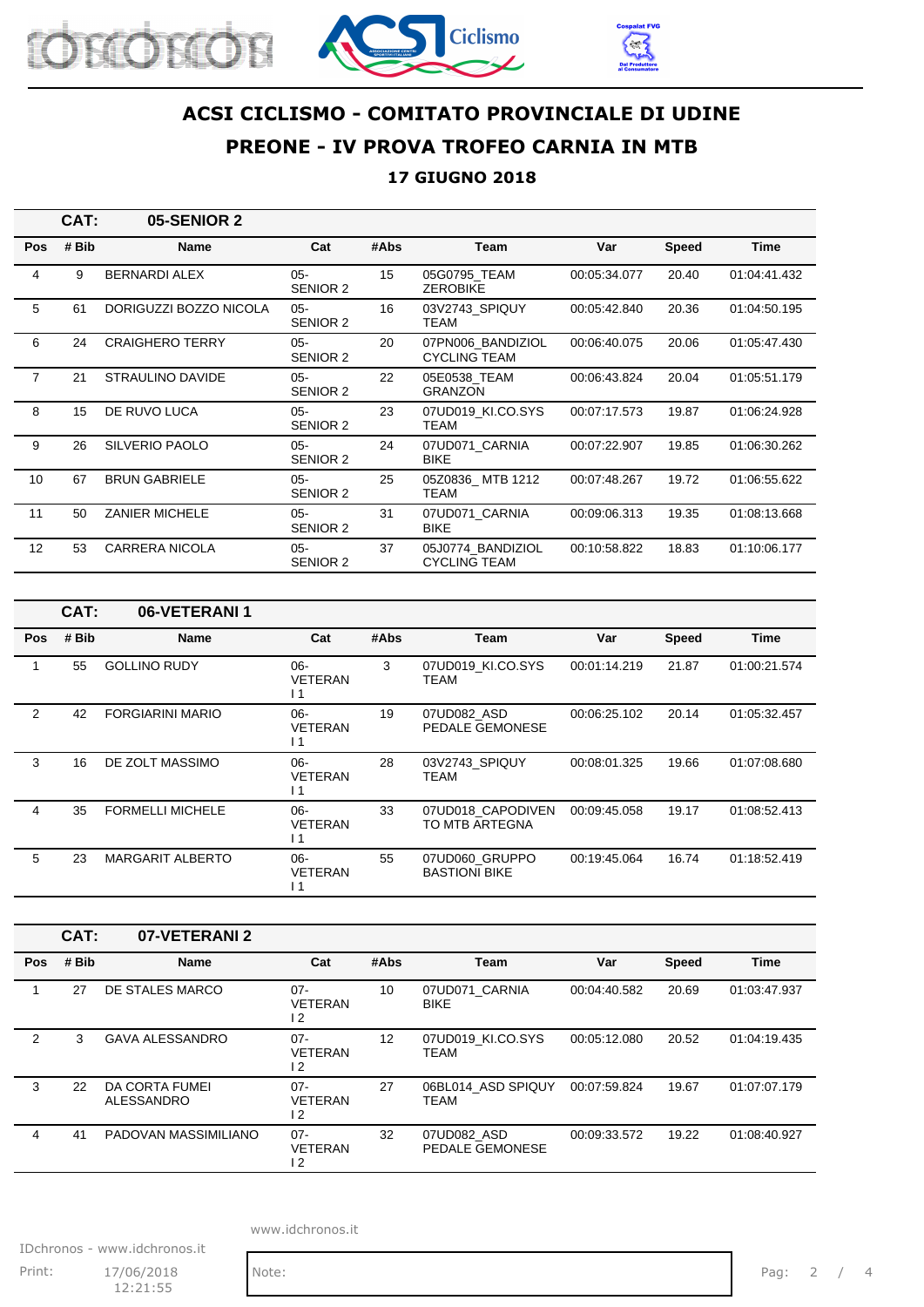





#### **17 GIUGNO 2018**

|                | CAT:  | 07-VETERANI 2                               |                                            |      |                                               |              |              |              |
|----------------|-------|---------------------------------------------|--------------------------------------------|------|-----------------------------------------------|--------------|--------------|--------------|
| <b>Pos</b>     | # Bib | <b>Name</b>                                 | Cat                                        | #Abs | Team                                          | Var          | <b>Speed</b> | Time         |
| 5              | 32    | <b>BASSO SIMONE</b>                         | $07 -$<br><b>VETERAN</b><br>$\overline{2}$ | 35   | 07PN020_TEAM<br><b>PROFESSIONAL BIKE</b>      | 00:10:34.310 | 18.94        | 01:09:41.665 |
| 6              | 6     | <b>CALLIGARO PATRIC</b>                     | $07 -$<br><b>VETERAN</b><br>12             | 36   | 07UD065 BUJE MTB                              | 00:10:36.309 | 18.93        | 01:09:43.664 |
| $\overline{7}$ | 36    | <b>GENTILINI MASSIMILIANO</b>               | $07 -$<br><b>VETERAN</b><br>$\overline{2}$ | 41   | 07UD018_CAPODIVEN<br>TO MTB ARTEGNA           | 00:11:51.058 | 18.60        | 01:10:58.413 |
| 8              | 56    | <b>BUSOLINI FABRIZIO</b>                    | $07 -$<br><b>VETERAN</b><br>$\overline{2}$ | 42   | 07UD071 CARNIA<br><b>BIKE</b>                 | 00:11:52.878 | 18.59        | 01:11:00.233 |
| 9              | 28    | <b>IACOLETTIG GABRIELE</b>                  | $07 -$<br><b>VETERAN</b><br>$\overline{2}$ | 44   | 07UD066_AZZIDA<br>VALLI DEL NATISONE          | 00:13:39.871 | 18.14        | 01:12:47.226 |
| 10             | 57    | <b>MICOLI ANDREA</b>                        | $07 -$<br><b>VETERAN</b><br>$\overline{2}$ | 45   | 07UD019_KI.CO.SYS<br><b>TEAM</b>              | 00:14:42.297 | 17.88        | 01:13:49.652 |
| 11             | 48    | <b>BRUN FRISANCHINA</b><br><b>FRANCESCO</b> | $07 -$<br><b>VETERAN</b><br>$\overline{2}$ | 56   | 05T0368_DELIZIA BIKE<br><b>TEAM - CASARSA</b> | 00:21:48.026 | 16.31        | 01:20:55.381 |

|            | CAT:  | 08-GENTLEMAN 1         |                                             |      |                                             |              |       |              |
|------------|-------|------------------------|---------------------------------------------|------|---------------------------------------------|--------------|-------|--------------|
| <b>Pos</b> | # Bib | <b>Name</b>            | Cat                                         | #Abs | <b>Team</b>                                 | Var          | Speed | <b>Time</b>  |
|            | 12    | <b>LORENZON GIANNI</b> | 08-<br><b>GENTLE</b><br>MAN 1               | 7    | 07UD006_CHIARCOSS<br>O - HELP HAITI         | 00:03:53.835 | 20.95 | 01:03:01.190 |
| 2          | 18    | DE CECCO DIEGO         | $08 -$<br><b>GENTLE</b><br>MAN 1            | 30   | 07UD065 BUJE MTB                            | 00:09:04.313 | 19.36 | 01:08:11.668 |
| 3          | 59    | <b>DEANA MASSIMO</b>   | $08 -$<br><b>GENTLE</b><br>MAN 1            | 38   | 07UD066 AZZIDA<br><b>VALLI DEL NATISONE</b> | 00:11:01.552 | 18.82 | 01:10:08.907 |
| 4          | 43    | MILOCCO GIANCARLO      | $08 -$<br><b>GENTLE</b><br>MAN 1            | 39   | 07GO014 COLLIO<br><b>BIKE TEAM</b>          | 00:11:32.883 | 18.68 | 01:10:40.238 |
| 5          | 52    | <b>ZANINI GIULIANO</b> | $08 -$<br><b>GENTLE</b><br>MAN <sub>1</sub> | 52   | 05G0732_TEAM FRIULI<br><b>SANVITESE</b>     | 00:17:48.779 | 17.16 | 01:16:56.134 |
| 6          | 51    | <b>IACUZZO MASSIMO</b> | $08 -$<br><b>GENTLE</b><br>MAN <sub>1</sub> | 54   | 05G0732 TEAM FRIULI<br><b>SANVITESE</b>     | 00:19:33.271 | 16.78 | 01:18:40.626 |

|            | CAT:  | 09-GENTLEMAN 2 |                               |      |                                          |              |              |              |
|------------|-------|----------------|-------------------------------|------|------------------------------------------|--------------|--------------|--------------|
| <b>Pos</b> | # Bib | <b>Name</b>    | Cat                           | #Abs | <b>Team</b>                              | Var          | <b>Speed</b> | <b>Time</b>  |
|            | 33    | LOZZA IVAN     | 09-<br><b>GENTLE</b><br>MAN 2 | 8    | 07PN006 BANDIZIOL<br><b>CYCLING TEAM</b> | 00:04:00.086 | 20.91        | 01:03:07.441 |
| 2          | 40    | COPETTI MARINO | 09-<br><b>GENTLE</b><br>MAN 2 | 18   | 07UD082_ASD<br>PEDALE GEMONESE           | 00:06:18.572 | 20.17        | 01:05:25.927 |
| 3          | 37    | ANGELI ANDREA  | 09-<br><b>GENTLE</b><br>MAN 2 | 40   | 07UD035 GC DEL<br>FVG C                  | 00:11:40.643 | 18.64        | 01:10:47.998 |

www.idchronos.it

IDchronos - www.idchronos.it

Print: 17/06/2018 Note: Pag: 3 / 4  $12:21:55$